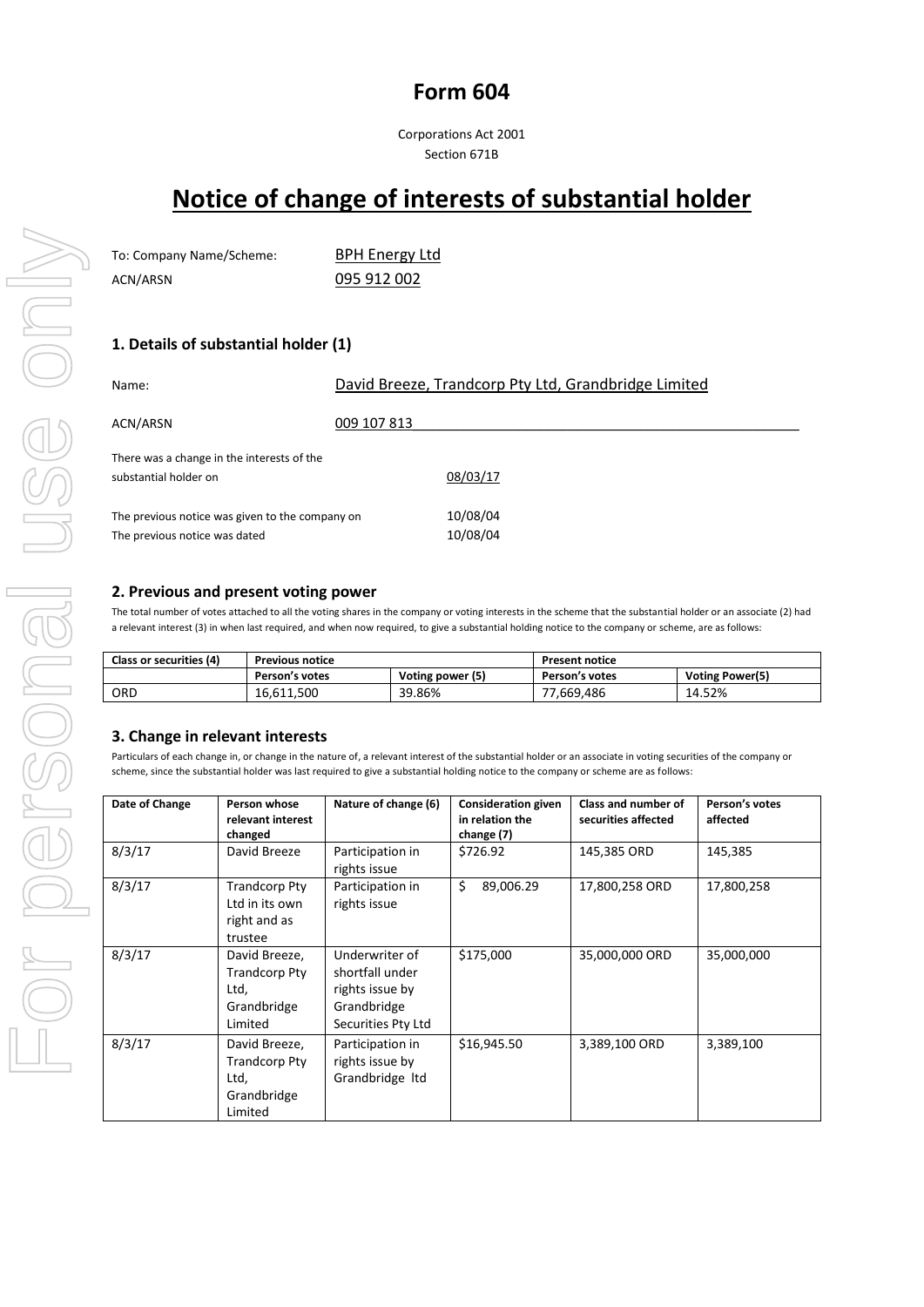# **4. Present relevant interests**

Particulars of each relevant interest of the substantial holder in voting securities after the change are as follows:

| <b>Holder of relevant</b><br>interest                                | Registered<br>holder of<br>securities                             | Person entitled to<br>be registered as<br>holder (8)    | Nature of relevant<br>interest (6)               | Class and number of<br>securities | Person's votes |
|----------------------------------------------------------------------|-------------------------------------------------------------------|---------------------------------------------------------|--------------------------------------------------|-----------------------------------|----------------|
| David Breeze                                                         | David Breeze                                                      | David Breeze                                            | Registered holder                                | 290,770 ORD                       | 0.05%          |
| David Breeze,<br><b>Trandcorp Pty</b><br>Ltd                         | <b>Trandcorp Pty</b><br>Ltd in its own<br>right and as<br>trustee | Trandcorp Pty Ltd<br>in its own right<br>and as trustee | Registered holder<br>and under section<br>608(3) | 35,600,516 ORD                    | 6.66%          |
| David Breeze,<br><b>Trandcorp Pty</b><br>Ltd, Grandbridge<br>Limited | Grandbridge<br>Limited                                            | Grandbridge<br>Limited                                  | Registered holder<br>and under section<br>608(3) | 6,778,200 ORD                     | 1.27%          |
| David Breeze,<br><b>Trandcorp Pty</b><br>Ltd, Grandbridge<br>Limited | Grandbridge<br>Securities Pty<br>Ltd                              | Grandbridge<br>Securities Pty Ltd                       | Registered holder<br>and under section<br>608(3) | 35,000,000 ORD                    | 6.54%          |

#### **5. Changes in association**

The persons who have become associates (2) of, ceased to be associates of, or have changed the nature of their association (9) with, the substantial holder in relation to voting interests in the company or scheme are as follows:

| Name and ACN/ARSN (if applicable) | <b>Name of association</b> |
|-----------------------------------|----------------------------|
| N/A                               | N/A                        |
|                                   |                            |
|                                   |                            |

#### **6. Addresses**

The addresses of persons named in this form are as follows:

| Name                                    | <b>Address</b>                 |
|-----------------------------------------|--------------------------------|
| David Breeze, Trandcorp and Grandbridge | 14 View Street, North Perth WA |
| Limited                                 |                                |

# **Signature**

#### Print name D Breeze

Capacity\_\_\_In his own right and as a Director of Trandcorp Pty Ltd and Grandbridge Limited

**\_\_\_\_\_\_\_\_\_\_\_\_\_\_\_\_\_\_\_\_\_\_\_\_\_\_\_\_\_\_\_\_\_\_\_\_\_\_\_\_\_\_\_\_\_\_\_\_\_\_\_\_\_\_\_\_\_\_\_\_\_\_\_\_\_\_\_\_\_\_\_\_\_\_**

**sign here date** 17/ 3 / 17

#### **DIRECTIONS**

- 1) If there are a number of substantial holder with similar or related relevant interests (eg. A corporation and its related corporations, or the manager and trustee of an equity trust), the names could be included in an annexure to the form. If the relevant interests of a group of persons are essentially similar, they may be referred to throughout the form as a specifically named group if the membership of each group, with the names and addresses of member is clearly set out in paragraph 6 of the form.
- 2) See the definition of "associate" in section 9 of the Corporations Act 2001.
- 3) See the definition of "relevant interest" in section 608 and 671B(7) of the Corporations Act 2001.